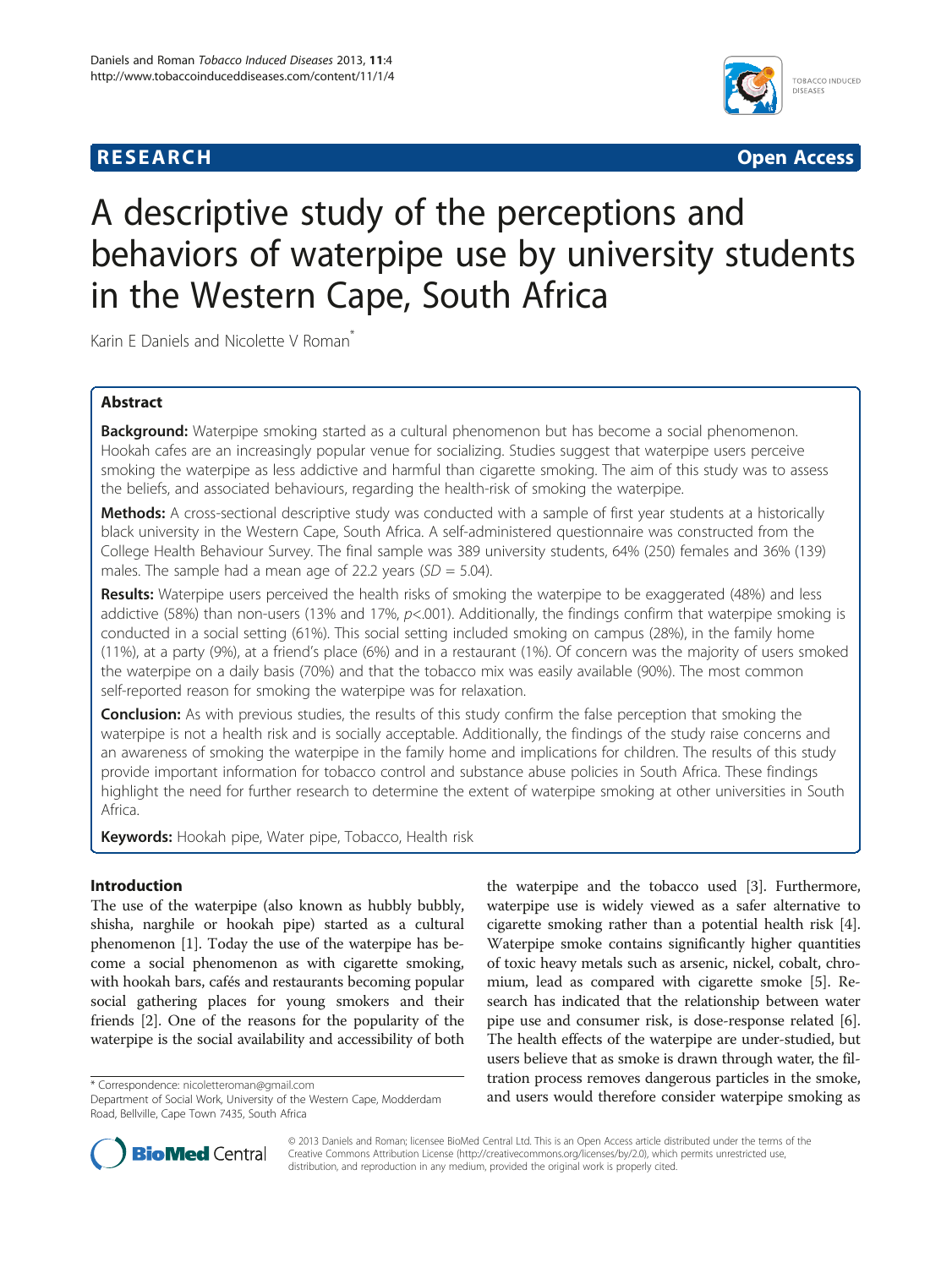a safer alternative to smoking cigarettes [\[7,8](#page-4-0)]. However, there are studies which suggest that the level of the nicotine does not change when the smoke is filtered [[9,10\]](#page-4-0). Thus the waterpipe could be considered to be a health risk due to the presence of nicotine and toxic heavy metals in the smoke of the waterpipe. Studies suggest that smoking the waterpipe has long-term health effects which include cancer [\[11,12\]](#page-4-0), respiratory health issues [\[13\]](#page-4-0), acute increased heart rate and systolic and diastolic blood pressure [\[14](#page-4-0)].

Besides the smoke of the waterpipe being a health risk owing to tobacco use, additional health risks have been noted in studies. Sharing a waterpipe is a contributing factor to the spreading of tuberculosis, mononucleosis, viruses and bacteria when an infected individual shares a mouthpiece with none-infected individuals because of the transmission of oral secretions [[15](#page-4-0)]. The humid closed hose may act as a source of tuberculosis infection among waterpipe users and the common use of one waterpipe amongst a group of users [[16](#page-4-0)]. Poor sanitation, inadequate cleaning of the waterpipe and lack of public health oversight contribute to the spread of infectious diseases. In addition, hookah bars are not required to sterilise or replace the waterpipe mouthpieces after use [\[15\]](#page-4-0).

Prevalence studies suggest that waterpipe use amongst school children in Middle Eastern countries and among university student groups of Middle Eastern descent in Western countries have the highest rates [[2\]](#page-4-0). In addition, the use of the waterpipe often takes place during social activities between family members and friends, in and out of the home. Smoking the waterpipe predicts regular and increased cigarette smoking [[15](#page-4-0)].

Research focusing on the waterpipe in South Africa is limited. To our knowledge, only two studies focusing on the waterpipe have been conducted in South Africa. The first study focused on secondary school learners in a disadvantaged community in Johannesburg. The results indicated that 60% of participants used the waterpipe, which included 20% daily use [[17\]](#page-4-0). The second study focused on university medical students in Pretoria. The prevalence of waterpipe use was 18.6%. The results suggested that South African medical students used alternative tobacco products and this could be considered to be part of a pattern of risk-taking behaviour [\[10\]](#page-4-0).

According to the results of the South African Youth Risk Behaviour Survey 2008 conducted by the Medical Research Council [\[7](#page-4-0)], the Western Cape Province (36.7%) has a significantly higher prevalence of current tobacco smoking and current frequent tobacco smoking (14.6%) than the national average of 21.0% and 5.8% respectively. Although the South African government has implemented legislative action to discourage tobacco use by increasing taxation and banning advertising, tobacco consumption still remains a public health concern [[18](#page-4-0),[19](#page-4-0)]. The South African Tobacco Control policy prohibits tobacco smoking

in public spaces, but prohibiting waterpipe smoking has not been effected. Although, studies provide sufficient evidence that waterpipe use is a potential health risk, young people in South Africa may not necessarily be aware of the health risks of smoking the waterpipe. The purpose of this study therefore was to determine the risk perceptions and behaviours of university student waterpipe users in the Western Cape in South Africa.

# Methods

This study was a cross-sectional study conducted in the Faculty of Community and Health Sciences with the assumption that students studying in this faculty would be aware of the potential health risks in waterpipe smoking. First year students, from all departments in the faculty, are required to attend the interdisciplinary modules offered in the faculty. As these classes are fairly large in numbers, two of three classes were randomly selected for students to participate in this study. A final sample of 389 of self-selected participants voluntarily participated in this study from a group of 415 students. The final sample included 250 (64%) females and 139 (36%) males with a mean age of 22.2 ( $SD = 5.04$ ) years. Approximately 50% of the sample identified themselves as Coloured (mixed ethnicity) followed by 40% Black African, 6% Whites and 4% Indians.

Data was collected with a self-administered questionnaire. Specific items regarding waterpipe use were taken from the Missouri College Health Behavior Survey (MCHBS, 2010-2011) [[20\]](#page-4-0), which was developed at the University of Missouri in Columbia, USA, to construct a questionnaire for this study. Permission to conduct the study was granted by the Institutional Review Board at the University of the Western Cape. A pilot study was conducted with 72 second year students in order to determine if the items in the questionnaire were language appropriate and made sense. The instrument was adapted after the analysis of the pilot study. These changes included the inclusion of additional items concerning the behaviors, perceptions and knowledge of waterpipe smoking. Additionally, the responses to the items were modi- fied from a 3-point to a 5-point likert scale so that it was easier for the participants to understand.

Participants were informed regarding the purpose and ethical considerations of the study, as well as the use of the data for the purpose of publication. Participants therefore provided informed consent to voluntarily participate in the study. The Chi-square  $(X^2)$  tests were used to test for significant differences between users and non-users in terms of perceptions and behavior of smoking the waterpipe. The statistical analysis was conducted with the Statistical Package for Social Science (SPSS v 20.0).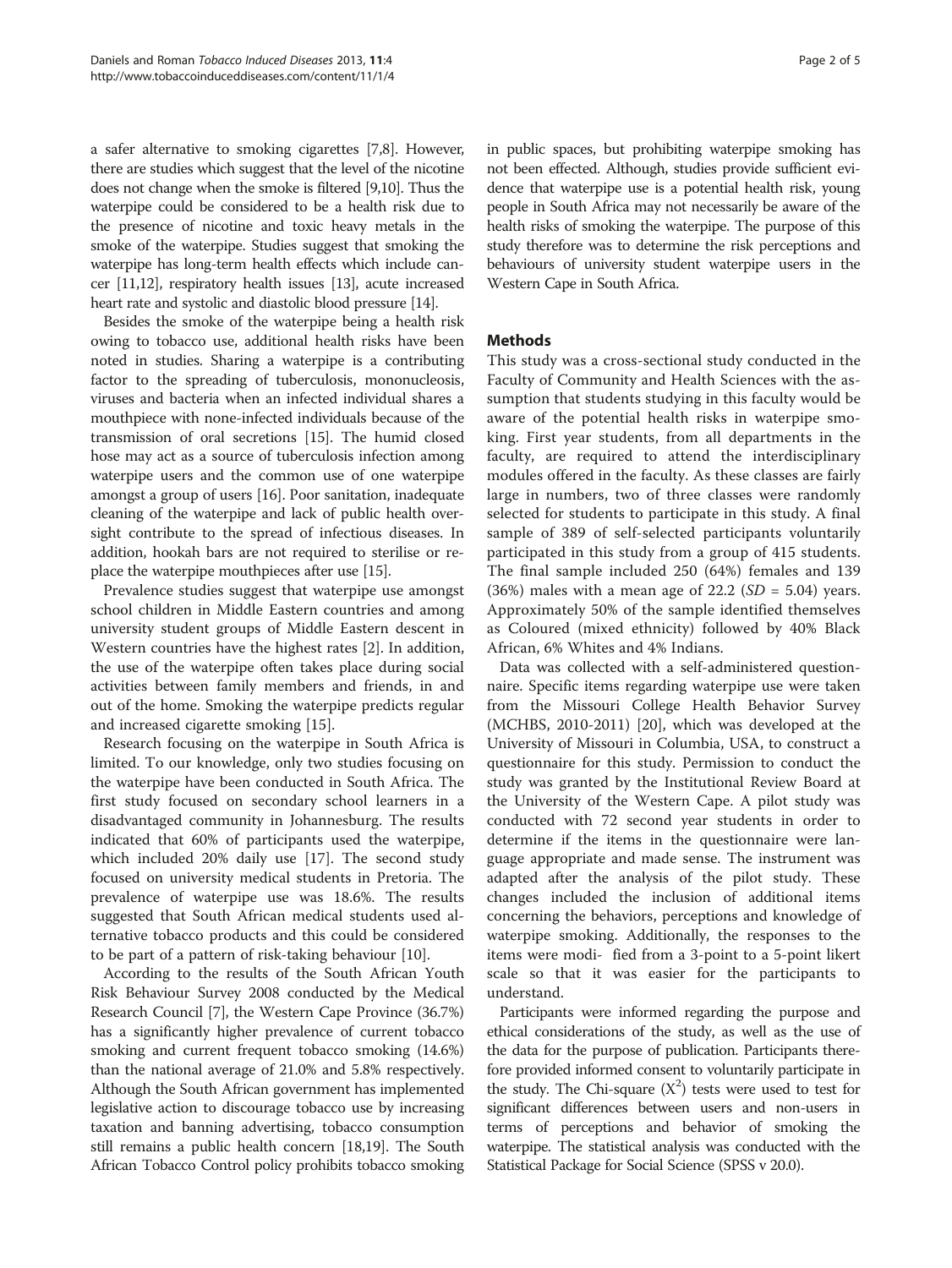## Results

The results indicated that 40% of the respondents were current waterpipe users. The mean age for first-time waterpipe smoking was 15.7 years. Waterpipe users did not perceive the waterpipe to be a health risk. The perceptions of waterpipe users differed significantly from the perceptions of non-users. Almost 50% of users, as compared to non-users, believed that a waterpipe has less nicotine (43% and 17%,  $p<0.01$ ), the dangers of smoking the waterpipe are exaggerated (48% and 13%,  $p<0.01$ ), and the tobacco toxins are filtered by the water in the waterpipe (44% and 27%,  $p<0.01$ ). The majority of users believed that smoking the waterpipe is not addictive (58% and 20%,  $p<0.01$ ) and that users could quite easily quit (53% and 17%,  $p<0.01$ ). Furthermore, sharing the waterpipe was perceived as not harmful by waterpipe users (34% and 15%,  $p<0.01$ ). More non-users than users believed that long-term health problems such as heart disease (almost 50% and 32.51%,  $p<0.01$ ), lung cancer  $(57.34\%$  and 39.31%,  $p<0.01$ ) and lung disease (57.33%) and 39,36%,  $p<0.01$ ) could develop. The most common reason for smoking the waterpipe was for relaxation (67% and 65%) but this was not a significant finding (Table 1).

Twenty-eight percent (28%) of waterpipe users smoked the waterpipe on campus. Less than 1% smoked the waterpipe in a restaurant. The majority smoked in a social setting (61%), with other people (82%) and daily (70%). Twenty-one percent of respondents smoked the waterpipe in the family home. Respondents also indicated that the tobacco mix was easily accessible (90%) (Table [2](#page-3-0)).

## **Discussion**

This study describes the perceptions and behaviours of waterpipe smoking (also known as shisha, hubbly bubbly, narghile or hookah pipe) by university students in the Western Cape. The percentage of waterpipe smokers (40%) in our study sample was higher than the 18.6% prevalence in the study by Senkubuge, et al. [\[10\]](#page-4-0) but lower than the 60% prevalence in the Combrink et al. [[17](#page-4-0)] study, both conducted in the northern provinces of South Africa. The age of onset for waterpipe smoking in our study was 15.7 years, which is comparable with other studies<sup>15</sup>.

Overall, students did not perceive waterpipe smoking to be a health risk since most of them believed the dangers of smoking the waterpipe to be exaggerated. In addition, students believed that there were no long-term addictive and health effects from using the waterpipe. As with studies conducted locally and internationally, students could therefore perceive the waterpipe as less harmful than cigarette smoking [\[7,10,11,17\]](#page-4-0) possibly owing to the belief that water in the waterpipe filters out the tobacco toxins [[9\]](#page-4-0). However, previous studies have suggested that waterpipe and cigarette smoking share similar health risks, with more carbon monoxide, similar nicotine and more smoke exposure in waterpipe smoking [\[5,9\]](#page-4-0). A recent study further

| Perceptions of hookah pipe use                                           | Users $n$ (%) | Non-users n (%) |         |
|--------------------------------------------------------------------------|---------------|-----------------|---------|
|                                                                          | 154 (40%)     | 299 (60%)       | p value |
| Smoking the hookah pipe helps one to relax                               | 96 (67%)      | 121 (65%)       | 0.39    |
| Smoking the hookah pipe helps people stay thin                           | 33 (22%)      | 38 (17%)        | 0.13    |
| One gets less nicotine from a hookah pipe                                | 66 (43%)      | 37 (17%)        | < 0.01  |
| The hookah pipe is as addictive as cigarettes                            | 48 (31%)      | 104 (46%)       | < 0.01  |
| An occasional cigarette is more dangerous than smoking the hookah pipe   | 56 (36%)      | 37 (16%)        | 0.06    |
| The dangers of smoking the hookah pipe are exaggerated                   | 73 (48%)      | 29 (13%)        | < 0.01  |
| Sharing the hookah pipe is not harmful to one's health                   | 53 (34%)      | 34 (15%)        | < 0.01  |
| Hookah pipe smokers become more addicted the more they smoke             | 52 (34%)      | 122 (53%)       | < 0.01  |
| Each inhalation of hookah smoking has an effect on the body              | 51 (33%)      | 120 (52%)       | < 0.01  |
| Hookah pipe smoking takes years off a smoker's life                      | 42 (27%)      | 65 (28%)        | < 0.01  |
| Smoking a hookah pipe is not as addictive as smoking cigarettes          | 90 (58%)      | 45 (20%)        | < 0.01  |
| Hookah pipe smokers can quit easily                                      | 82 (53%)      | 39 (17%)        | < 0.01  |
| Smoke inhaled from the hookah pipe contains harmful chemicals            | 55 (38%)      | 111 (49%)       | < 0.01  |
| Tobacco toxins are filtered out by the water in the hookah pipe          | 68 (44%)      | 62 (27%)        | < 0.01  |
| Health risks of hookah pipe use                                          |               |                 |         |
| The chances that a typical hookah pipe smoker will develop heart disease | 32.51%        | 49.51%          | < 0.01  |
| The chances that a typical hookah pipe smoker will develop lung cancer   | 39.31%        | 57.34%          | < 0.01  |
| The chances that a typical hookah pipe smoker will develop lung disease  | 39.36%        | 57.33%          | < 0.01  |

#### Table 1 Perceptions of the health risks of the hookah pipe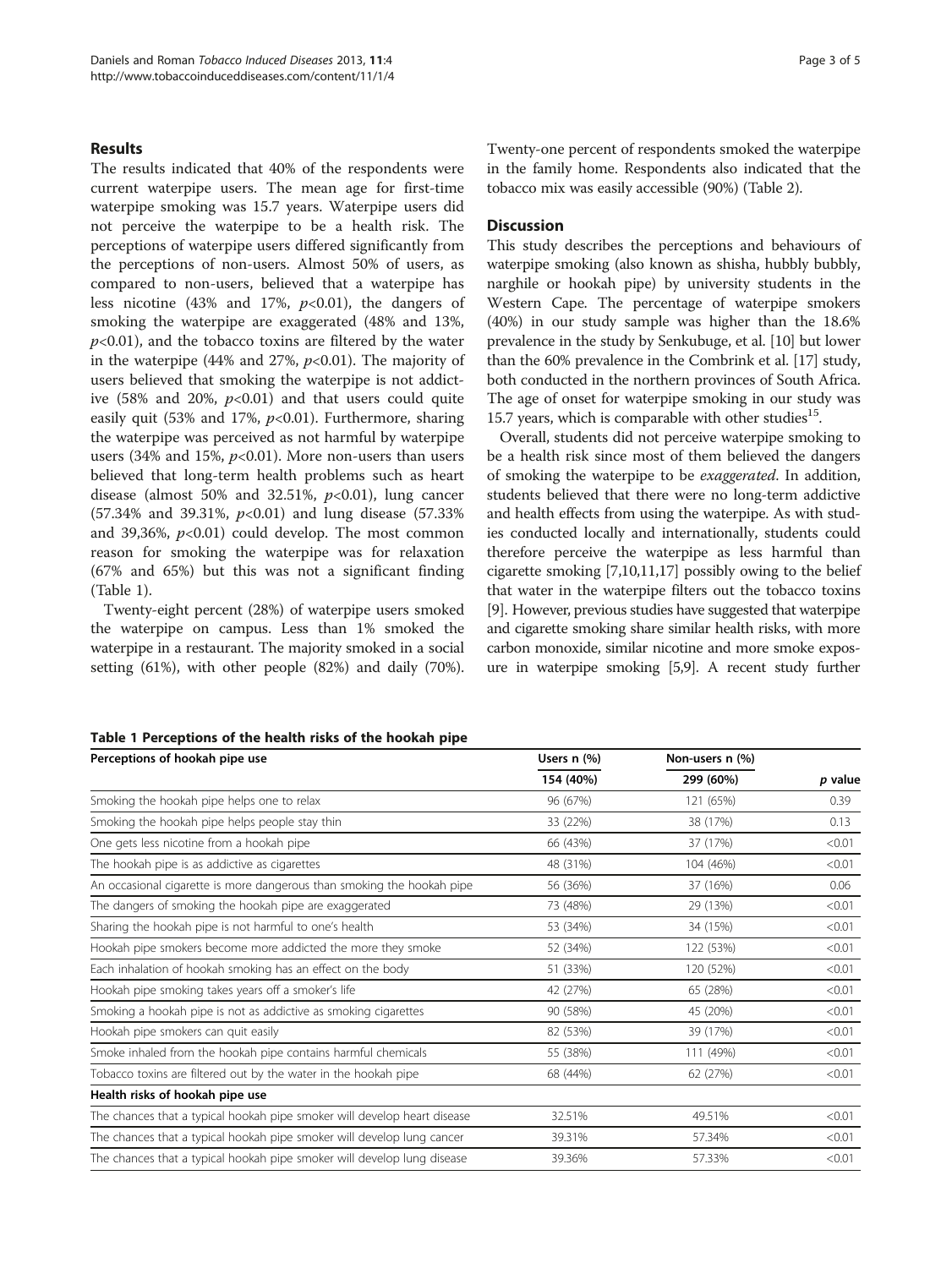<span id="page-3-0"></span>

| Table 2 Associated behaviours with waterpipe use |  |  |  |  |  |  |  |
|--------------------------------------------------|--|--|--|--|--|--|--|
|--------------------------------------------------|--|--|--|--|--|--|--|

| <b>Behaviours</b>                                  | <b>Users</b> |  |
|----------------------------------------------------|--------------|--|
|                                                    | 40% (154)    |  |
| Places where the waterpipe is smoked <sup>1</sup>  |              |  |
| At home                                            | 11% (17)     |  |
| On campus                                          | 28% (43)     |  |
| In a restaurant                                    | $0.7\%$ (1)  |  |
| At a party                                         | 9% (13)      |  |
| At a friend's house                                | 6% (9)       |  |
| All of the above                                   | 46% (70)     |  |
| Settings or occasions when the waterpipe is smoked |              |  |
| Family home                                        | 21% (30)     |  |
| In a social setting                                | 61% (88)     |  |
| With alcohol consumption                           | 13% (18)     |  |
| After meals                                        | 5% (7)       |  |
| Frequency of waterpipe smoking                     |              |  |
| Daily                                              | 70% (108)    |  |
| Once a week                                        | 17% (26)     |  |
| Every 2 weeks                                      | $3\%$ (4)    |  |
| Once a month                                       | $2\%$ (3)    |  |
| Waterpipe used with others                         | 82% (124)    |  |
| Waterpipe used alone                               | 18% (27)     |  |
| Tobacco mix easily available                       | 90% (140)    |  |

<sup>1</sup> The section for "Places where the waterpipe is smoked" contains 153/154 responses for these items on the questionnaire. The next sections are different items within the questionnaire and therefore do not equate to 154.

suggests that early onset of cancer is indicated in oral lesions possibly due to waterpipe use [\[12](#page-4-0)].

Given the potential health risks of waterpipe smoking, the behavioural patterns found in our study raise concerns. The majority of waterpipe smoking occurred alarmingly on a daily basis, which is much higher than the findings of other studies [\[8](#page-4-0)]. Our study also confirmed the social acceptability of waterpipe smoking and easy accessibility of the tobacco used in the waterpipe, as found in previous research [[2,3\]](#page-4-0). Since hookah bars, cafés and restaurants are considered the most prevalent social places for waterpipe smoking, our study unexpectedly highlights the high rates of use on campus, rather than in restaurants. This high rate could be due to the social acceptability and non-prohibition of tobacco policies on the use of the waterpipe [[8\]](#page-4-0). In other words, since the waterpipe is not mentioned in any of the South African policies of tobacco control or substance abuse, there seems an acceptability of public use of the waterpipe. The South African Tobacco Control policy [\[19](#page-4-0)] prohibits tobacco smoking in public spaces, but prohibiting waterpipe smoking has not been effected or considered in the policies. This non-prohibition could add to the possible misperception that smoking the waterpipe is not a health risk, and is therefore an

acceptable social phenomenon. Of serious concern, is the permissibility of waterpipe smoking in the family home. Even though the majority did not smoke the waterpipe in the family home, this finding also raises concerns in terms of early onset of waterpipe use amongst children and youth especially since a study in South Africa raises similar concerns [\[10,17\]](#page-4-0). Family members could be users and therefore initiators and supporters of early onset of waterpipe use among youth [\[8\]](#page-4-0).

Study limitations include the target sample of the study and the cross-sectional design of the study. This study was conducted with students registered with one faculty at one university. Perhaps a broader target sample could affect the prevalence rates of waterpipe users attending universities as there may be differing university tobacco policies, which could constrain waterpipe users. This was a cross-sectional study and therefore only provides a snapshot of an occurrence. However, this study is the start to an explorative process to understand the extent of the problem of waterpipe users. Additionally, this study provides key findings in terms of the perceptions and behaviours regarding waterpipe smoking by university students in South Africa.

# Conclusion and recommendations

The results of this study confirm the false perception that waterpipe smoking is harmless and non-addictive when compared to cigarette smoking, and in addition highlights the alarmingly high rates of daily use on campus. These findings highlight the need for further research to determine the extent of waterpipe smoking at other universities and within the public arena in South Africa. A review of the South African tobacco policies should include and regulate water pipe smoking. Specifically, restraints should be imposed on hookah bars, cafés and restaurants in the same way as tobacco control policies for cigarette smoking. A revision of university policies is needed in order to incorporate waterpipe smoking within the policies and thus constrain the public usage thereof. Furthermore, health education programmes regarding this potentially harmful activity need to be all-encompassing about the dangers of waterpipe smoking, and should be implemented with much younger youth, especially since the age of onset is earlier than 18 years.

#### Competing interest

We do not have competing interest for this study.

#### Authors' contributions

Author, KD, conducted the study and constructed the article. Author, NR, analysed, interpreted and revised the article. Both authors read and approved the article for submission.

#### Funding

We did not receive any funding for this study.